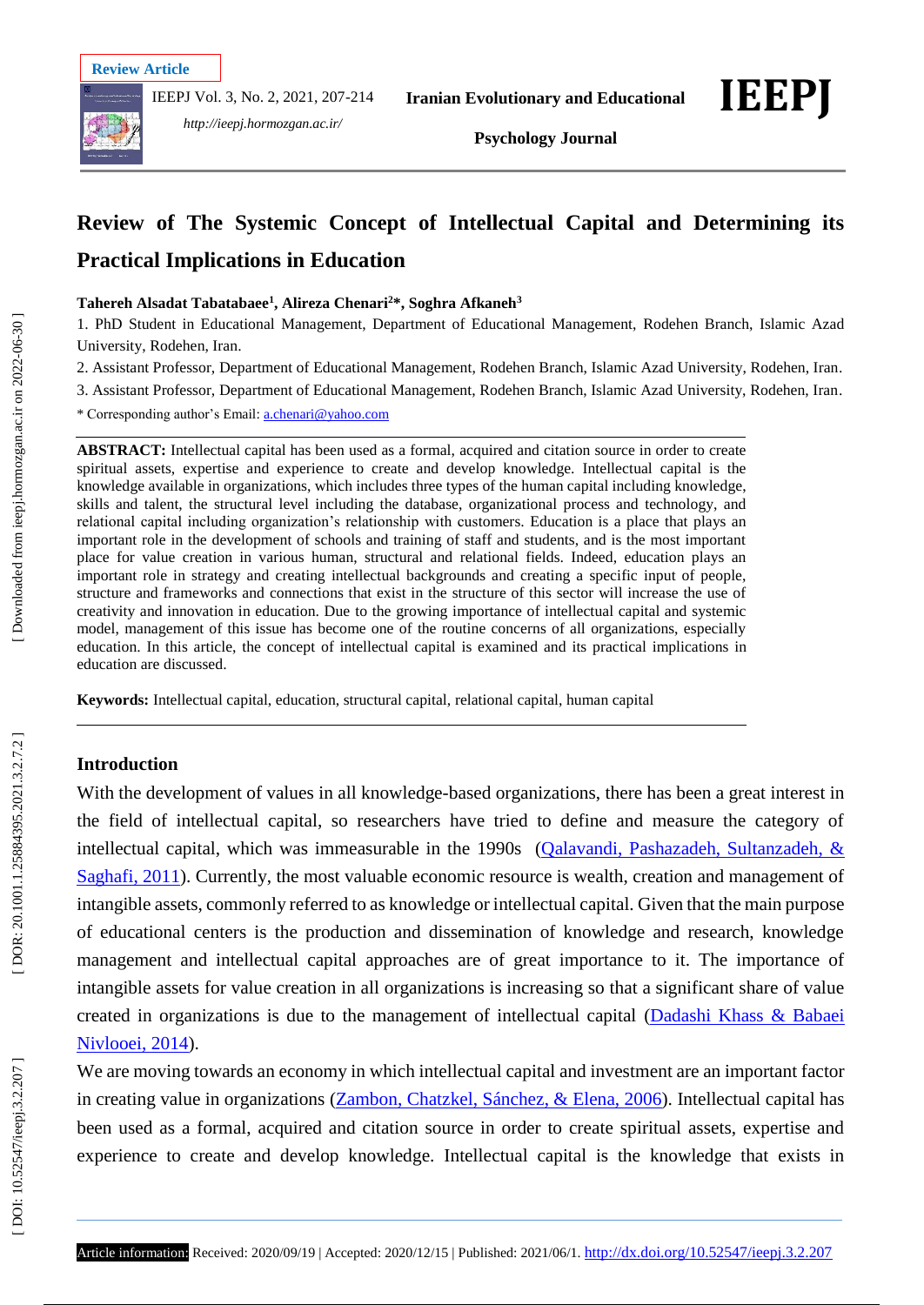organizations, which includes three individual levels including knowledge, skills and aptitude, and the structural level including the database, organizational process and technology (Haanes & Lowendahl, 1997 ). Intellectual capital is a set of knowledge -based assets that is specific to an organization and is considered one of its characteristics that, through value to the key stakeholders of the organization, significantly increase the competitive advantage of the organization (Marr & Moustaghfir, 2005).

One of the most important indicators of sustainable development in countries is the growth of intellectual capital in society, the loss of this capital poses a threat to the growth and development of that country. Attracting the intellectual capital of other countries to developed countries is an opportunity to meet the needs of that country. Due to the importance of intellectual capital in countries over time, countries increase the desire to attract specialized forces and intellectual capital (Alburo, 2003). On the other hand, intellectual capital is a kind of intangible resources and defined activities that allow an organization to become a powerful value -creating system with a volume of raw materials, human and financial resources (Khalique, Nassir Shaari, & Isa, 2011).

Intellectual capital is the ability of an organization to raise the level of literacy. This capability allows organizations, including education, to create and introduce new products and services, design new practices in their business, or define new organizational forms for themselves. The Education organization is one of the most important, effective and extensive organizations that are responsible for the formal education and training of people in the community. Therefore, the necessity of continuity and survival of any society is the set of beliefs, values, behaviors, tendencies and knowledge and skills be passed on to new generations. Sociologically, education is considered as a social institution and social organization. Education, like other social phenomena, has various functions. Also, the transfer of culture, socialization, social supervision, social unity, personal upbringing and development, political upbringing and training of skilled manpower are important functions of education (Ahmadi, Hatamizadeh, & Hosseini, 2016).

Education plays an important role in the development of schools and the training of staff and students, and is the most important place for value creation in various human, structural and relational fields. Therefore, considering the important functions of education and inputs such as employees and managers as sources of intellectual capital and creativity, it must have correct and basic output and feedback.

Due to the growing importance of intellectual capital and systemic model, management of this issue has become one of the routine concerns of all organizations, especially education. In this article, the concept of intellectual capital is examined and its practical implications in education are discussed. Based on this, the most important studies in this field have been examined.

## **Literature Review**

Zahedi et al. (2019) tried in their research to identify and prioritize the dimensions and components of intellectual capital in technology -based organizations, using interviews with experts, extracting the components of intellectual capital and then prioritizing using fuzzy hierarchical analysis technique. The results showed that the intellectual capital of technology -based organizations consisted of three capitals: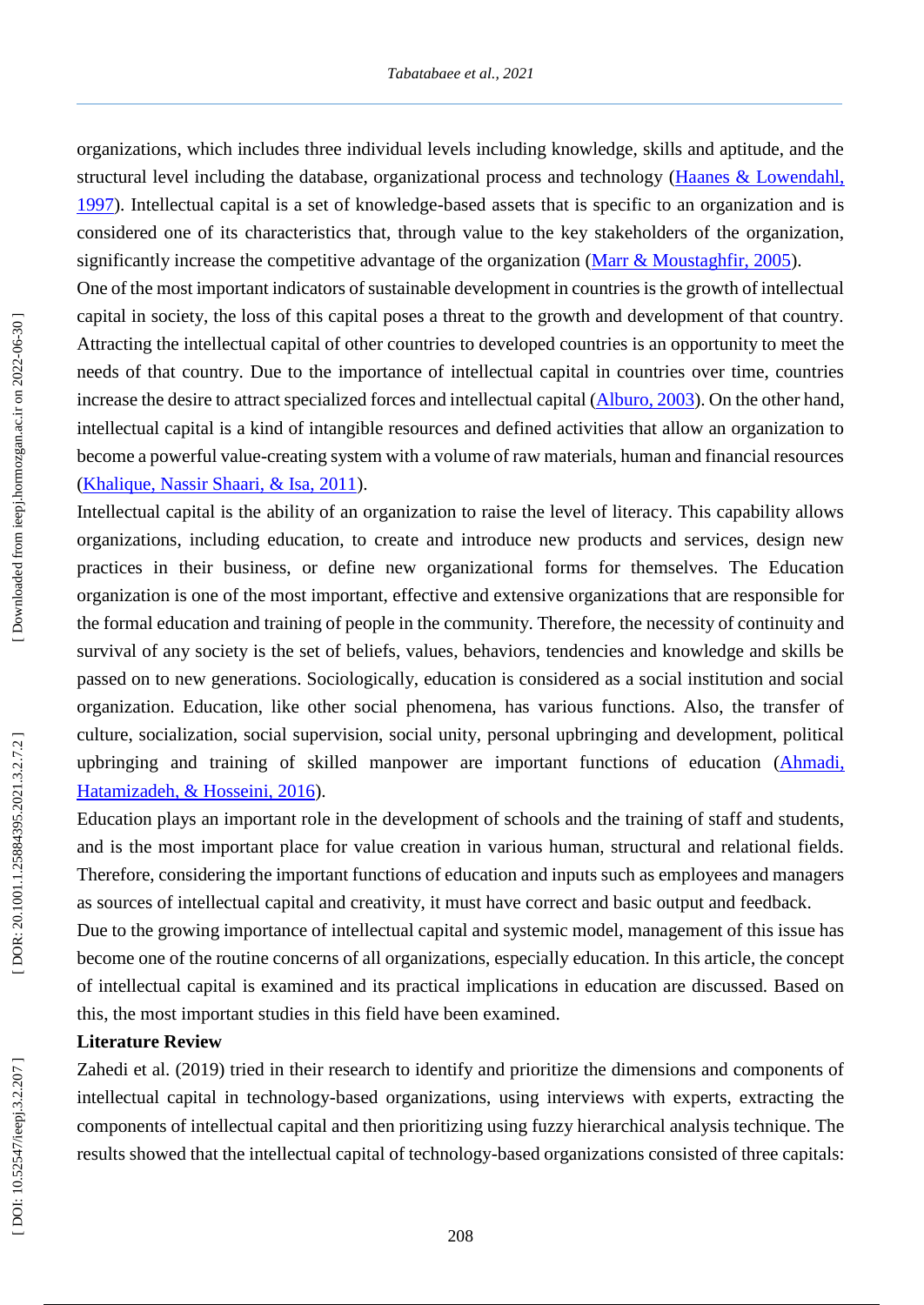human, structural and social. The results of component prioritization showed that the human capital component is the most important in these organizations.

Navid Adham and Shafizadeh (2019) studied the relationship between strategic thinking and intellectual capital with a tendency to organizational innovation among managers and experts of the General Directorate of Education in Tehran. In this study, the statistical population of the study included all managers and experts of the Education Department of Tehran province and its affiliated areas. The results showed that strategic thinking compared to intellectual capital, has a greater impact on the tendency to organizational innovation among managers of education departments in Tehran.

Bakhtiari and Mosa Khany (2015) conducted a study entitled "Presenting a structural model of factors affecting the growth of intellectual capital among faculty members of medical universities. In this study, data collection was performed using a questionnaire and 260 members of the community. The results showed the perception of organizational support, quality of work life, organizational commitment, job satisfaction, job characteristics, professionalism, personal characteristics, perfectionism, trade unions and faculty members, creating opportunities for growth and professional development, supporting innovative projects, system of salaries and rewards and budget allocation are effective on intellectual capital.

Tafteh (2018) in a study examined the relationship between spiritual intelligence and perception of organizational climate with the intellectual capital of the staff of the Islamic Azad University of Marvdasht. Required data for the research were collected using a questionnaire from 115 faculty members of university. The results indicated that there is a positive and significant relationship between spiritual intelligence and intellectual capital. Also, results indicated that the dimensions of perception of organizational climate are related to employees' intellectual capital. Furthermore, among the predictor variables, the perception variable of organizational climate can be a predictor of intellectual capital variable.

Darvishi and Ziaee Bideh (2018) in a study examined the role of intellectual capital in the development of various organizational innovations with emphasis on the environmental approach. The statistical population of this study was all companies active in the oil, gas and petrochemical industry of Khuzestan province. The results showed that intellectual capital can strengthen environmental innovation (including managerial innovation, product innovation, technological innovation and green process innovation) in the organization.

Bontis, Wu, Chen, Cheng, and Hwang (2005) in a study indicated that firms' intellectual capital has a positive effect on market value and commercial performance, and may be an indicator for future financial performance. Also, the researchers found that investors may place different value on the three components of value creation efficiency (physical capital, human capital, and structural capital).

Yong, Yusliza, Ramayah, and Fawehinmi (2019) conducted a study entitled 'The relationship between intellectual capital and human resources'. The results of this study showed that human capital and relational capital affect human resource management. Iqbal, Latif, Marimon, Sahibzada, and Hussain (2019) in a study entitled 'From knowledge management to organizational performance: modeling the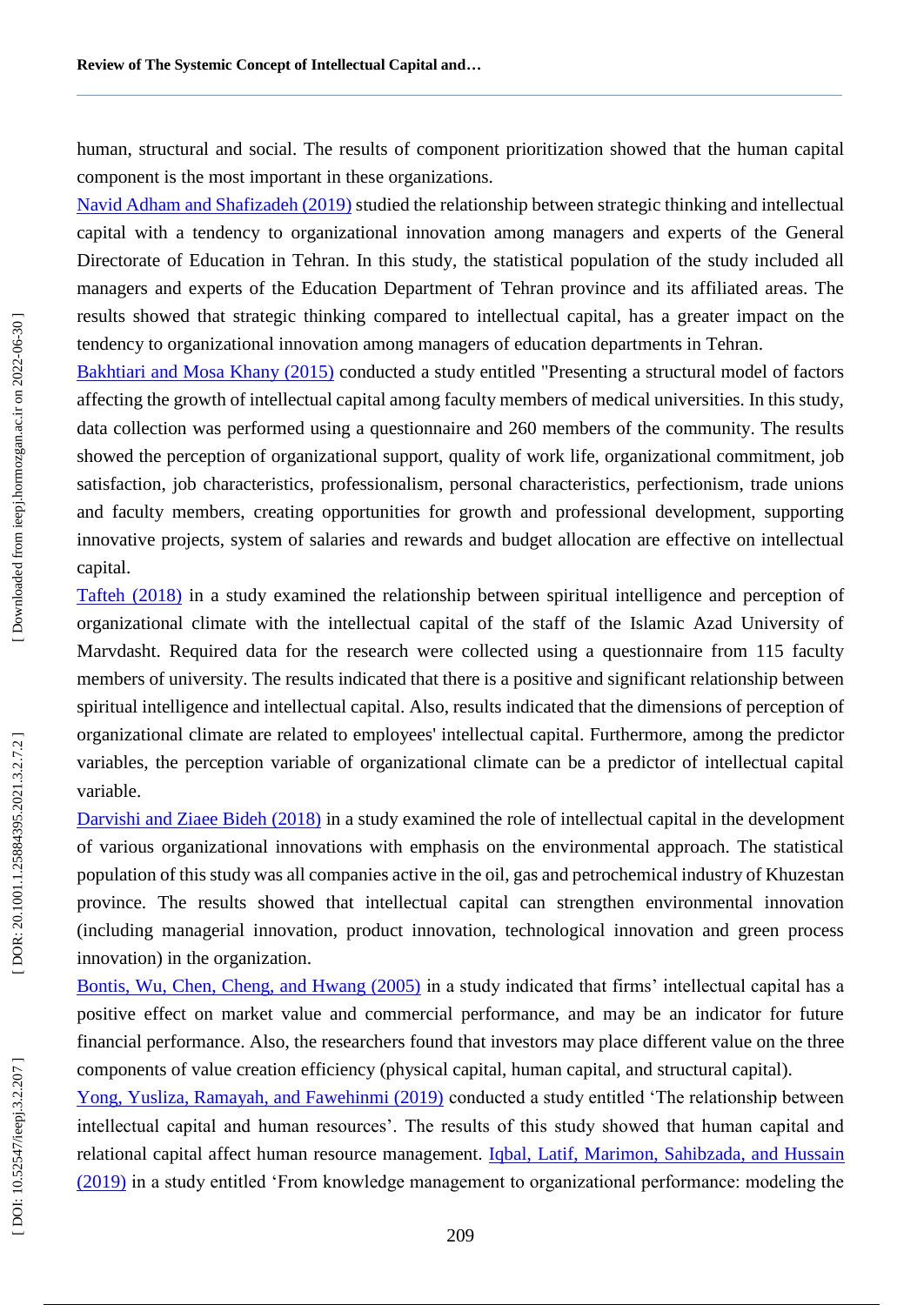mediating role of intellectual capital in higher education' showed that the interaction of knowledge management using intellectual capital increases innovation in the organization. The results also showed how managers of higher education institutions can promote innovation in intellectual capital and in turn increase the performance of intellectual capital in organizations.

(Silva & Ferreira, 2019) did a study entitled 'Presenting a model of indicators of intellectual capital for universities and analyzing them in the management reports of Brazilian public universities. The results showed that intellectual capital in higher education institutions can be one of the key elements in promoting sustainability in universities.

Bornemann and Wiedenhofer (2014), in a study applied the concept of intellectual capital to assess intangible resources as crucial for the quality of educational processes. The results indicated that prioritizing scarce resources and systematically monitoring intangible assets in public as well as privately management educational intuitions contributes to economic improvement and better accomplishment of strategic objectives.

Some studies examined the intellectual capital in higher education. For example, Pedro, Leitão, and Alves (2019) presented an innovative operational proposal for measuring the intellectual capital (IC) of higher education institutions (HEIs) through a strategic prospective lens of analysis. The results indicated how human capital, structural capital and relational capital make up the core components and provide a fairly diversified list of the measurement indicators for the operational evaluation of the IC of HEIs. In line with studies conducted in higher education, Shehzad, Fareed, Zulfiqar, Shahzad, and Latif (2014) explored the role and relationship of intellectual capital and its three components on the performance and efficient working of universities in Pakistan. The researchers studied three components of intellectual capital such as human capital, structural capital and relational capital as independent variables and institution's performance as dependent variable. A structured questionnaire was adopted from the past research studies and 800 responses were collected from various public and private university students in Pakistan. Reliability analysis was conducted to check the reliability of constructs and Pearson's correlation was applied to explore the relationship of three components of IC on institution performance. The results indicated that all the three components had a significant relationship with performance but among the three components, the relation of human capital was more prominent.

Overall, a review of the studies on intellectual capital in education and higher education showed that the three components of human capital, structural capital and relational capital are three components that most researchers agree on. In the discussion and conclusion section, these three components have been discussed more comprehensively

#### **Discussion and Conclusion**

Organizations cannot succeed only by relying on their traditional assets and capital in the new age, which is associated with changes and dynamics of the environment. Today, the emphasis of leading organizations is on identifying new assets and properties that can rely on these assets and manage it to keep pace with changes in the environment. One of these assets is the intellectual capital discussed in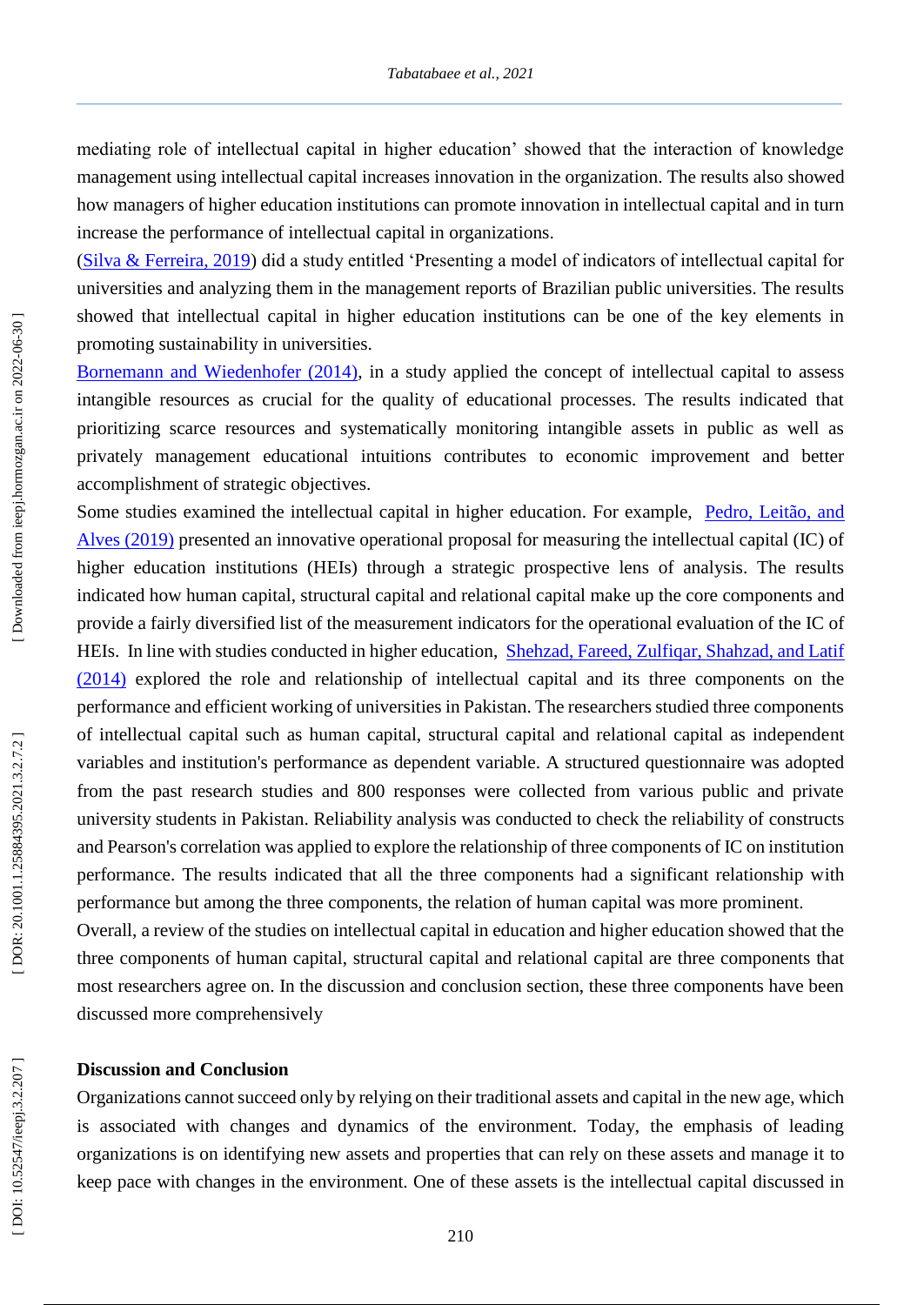this article. Intellectual capital is reflected in customers, processes, information, brand, human resources and systems of the organization and plays an increasing role in creating competitive advantages.

As stated in this article, numerous typologies are proposed by different investigators in the literature. Among these, the three -dimensional classification of intellectual capital, that includes human capital, structural capital, and relational capital has attained a certain degree of agreement among researchers (Kavida & Sivakoumar, 2009b; Roos & Roos, 1997). Also, according to the research background, many studies have been conducted on the effect of intellectual capital on other organizational variables. The results of research on intellectual capital can be used in the field of education, especially in the field of management.

Human capital is the major component in the intellectual capital development process (Yang & Lin, 2009). It is inborn in people and therefore cannot be directly owned by an organization (*Edvinsson &* Malone, 1997). Human capital designates what employees bring into the value adding processes, and encompasses professional capability, employee enthusiasm, and leadership capability (*Halim, 2010*). Kavida and Sivakoumar (2009a) considered human capital as a summation of employees' skill, education, experience, capabilities and attitude about life and business. A number of capabilities such as learning and instruction, experience and knowledge, creativity, staff attitude as well as recruitment and education plays a significant role in the development of human capital (Lings & Greenley, 2005; Sharabati, Jawad, & Bontis, 2010). For instance, in educational organization, educated, experienced, trained, creative, and motivated managers and teachers can work more efficiently and thereby result in the establishment of organizational capital.

The second component of intellectual capital is relational capital which has been enumerated in previous studies. Relational capital results from organization's relationship with customers, partners, shareholders, and other stakeholders that are critical to the organizational performance (Bontis, 2001). Shih, Chang, and Lin (2010) considered relational capital as the interaction between organizations, suppliers, contractors, customers and other associated partners. Low (2000) elucidated relational capital as the stream of knowledge from an organization to outside situation. The capabilities such as customer relation as well as customer loyalty and trust play important role in the development of relational capital (Isaac, Herremans, & Kline, 2010). For instance, higher the degree of students' loyalty and families trust, better will be the relationship with them, which consequently enriches organizational value.

Structural capital denotes to the mechanism and structure of an organization that helps to support employees for best intellectual performance (Bollen, Vergauwen, & Schnieders, 2005). Edvinsson and Malone (1997) emphasized that structural capital involved of non-human store houses of knowledge in an organization which are entrenched in systems, databases, and programs. Further, Bontis, Crossan, and Hulland (2002) commented that an individual in an organization could never grasp the fullest potential of its systems if its procedures were poor. The structural capital is the consequence that is prolonged from systems and programs, IT, culture, and restoration and development which significantly donate to the development of structural capital scale (Choudhury, 2010). For example, well-defined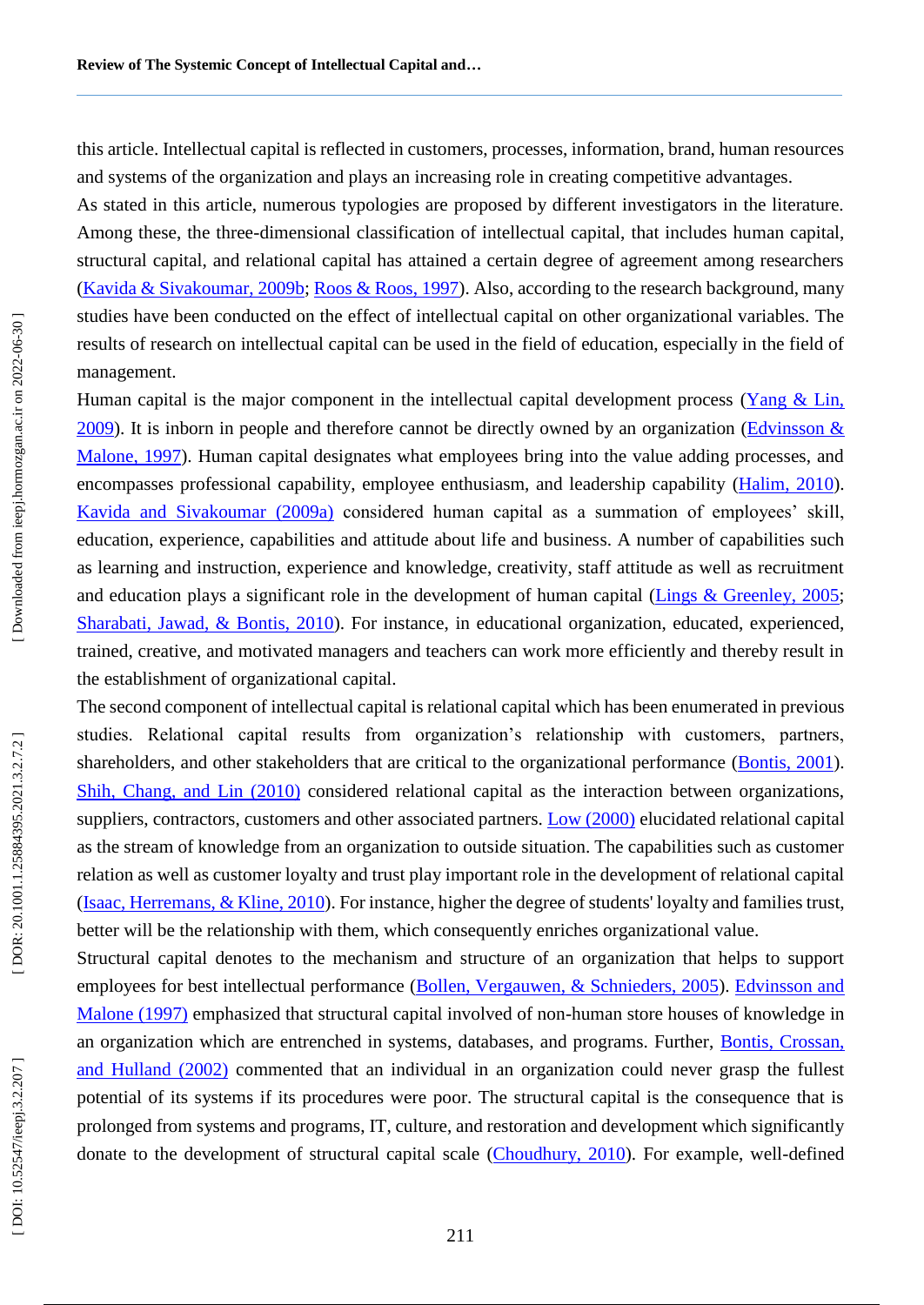structures, standards, systems, and information technology improve the efficiency of teachers and can create better students' relations, thereby enhancing the organizational value.

In general, the concept of intellectual capital is one of the structures that should be considered in any organization, especially in education. The results of previous studies showed that similar to other organizations, in education, three components of human, structural and relational intellectual capital have an effective role in increasing the value of the organization. Considering that human capital in education can be more effective in increasing organizational value than other organizations, it is suggested that education managers plan for its growth and development.

**Conflict of interest:** The authors state d no conflict of interest in the study.

**Financial sponsor:** The authors acknowledge that they have not received any financial support for all

stages of the study, writing and publication of the paper.

## **References**

- Ahmadi, M., Hatamizadeh, N., & Hosseini, M. (2016). Identify and classify concepts and components of intellectual capital in the organizations. *Journal of Health Promotion Management, 5*(3), 15 -27.
- Alburo, F. A. (2003). The Role of PillS and Its Contributions to Research and Policymaking in the PhiIippines. *Philippine Journal of Development*, 3(2), 149-172.
- Bakhtiari, N., & Mosa Khany, M. (2015). Investigating the Relationship between intellectual capital and Research Performance among Academic board members of Shahid Rajaee Teacher Training University. *Technology of Education Journal (TEJ), 10*(1), 75 -84. doi:10.22061/tej.2015.440
- Bollen, L., Vergauwen, P., & Schnieders, S. (2005). Linking intellectual capital and intellectual property to company performance. *Management Decision, 43*(9), 1161 –1185.
- Bontis, N. (2001). Assessing knowledge assets: a review of the models used to measure intellectual capital. *International journal of management reviews, 3*(1), 41 -60.
- Bontis, N., Crossan, M. M., & Hulland, J. (2002). Managing an organizational learning system by aligning stocks and flows. *Journal of management studies, 39*(4), 437 -469.
- Bontis, N., Wu, S., Chen, M. C., Cheng, S. J., & Hwang, Y. (2005). An empirical investigation of the relationship between intellectual capital and firms' market value and financial performance. *Journal of intellectual capital, 6*(2), 159 -176.
- Bornemann, M., & Wiedenhofer, R. (2014). Intellectual capital in education: a value chain perspective. Journal of intellectual capital, 15(3), 451-470.
- Choudhury, J. (2010). Performance impact of intellectual capital: a study of Indian IT sector. *International journal of business and management, 5*(9), 72 -80.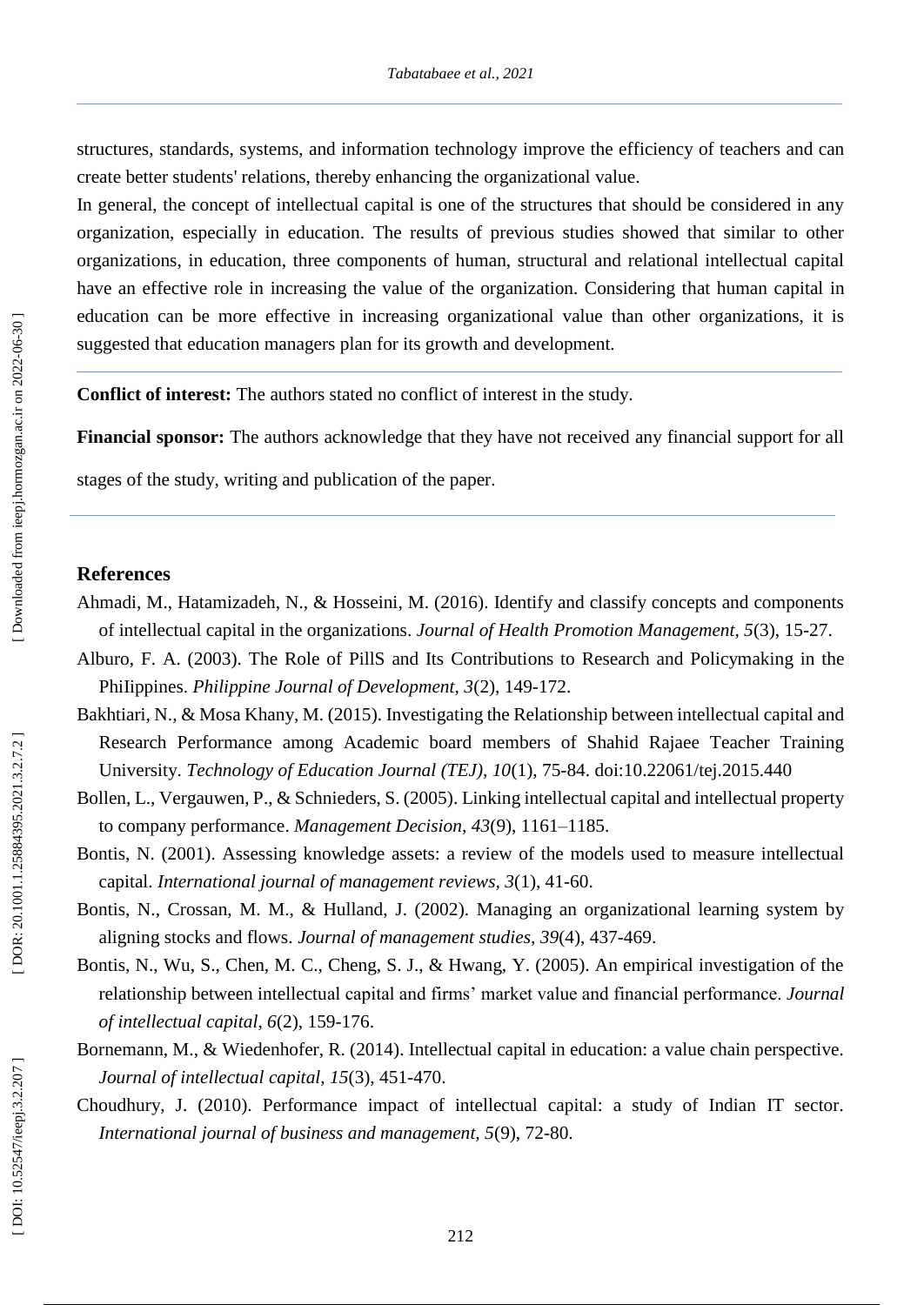- Dadashi Khass, E., & Babaei Nivlooei, F. (2014). The Survey of the Effect of Intellectual Capital Management on Managers Strategic Decision Making in Companies of Industrial District. *Journal of Development & Evolution Mnagement, 1393*(17), 17 -26.
- Darvishi, M., & Ziaee Bideh, A. (2018). Investigating the role of green intellectual capital in developing different type of organizational innovation with regard to the environmental aspect(Study in oil, gas and petrochemical in Khuzestan province). *Human Resource Management in Oil Industry, 9*(34), 145 -170.
- Edvinsson, L., & Malone, M. (1997). *Realizing your company's true value by finding its hidden brain power*. New York: Harper Business.
- Haanes, K., & Lowendahl, B. (1997). The unit of activity: towards an alternative to the theories of the firm. *Strategy, structure and style, 2*(4), 201 -218.
- Halim, S. (2010). Statistical analysis on the intellectual capital statement. *Journal of intellectual capital, 11*(1), 61 –73.
- Iqbal, A., Latif, F., Marimon, F., Sahibzada, U. F., & Hussain, S. (2019). From knowledge management to organizational performance. *Journal of Enterprise Information Management, 32*(1), 36 -59.
- Isaac, R. G., Herremans, I. M., & Kline, T. J. (2010). Intellectual capital management enablers: a structural equation modeling analysis. *Journal of Business Ethics, 93*(3), 373 -391.
- Kavida, V., & Sivakoumar, N. (2009a). Intellectual Capital: A Strategic Management Perspective. *IUP Journal of Knowledge Management, 7*(6), 55 –69.
- Kavida, V., & Sivakoumar, N. (2009b). Intellectual Capital: A Strategic Management Perspective. *IUP Journal of Knowledge Management, 7*(6), 55 -69.
- Khalique, M., Nassir Shaari, J. A., & Isa, A. H. B. M. (2011). Intellectual capital and its major components. *International Journal of Current Research, 3*(6), 343 -347.
- Lings, I. N., & Greenley, G. E. (2005). Measuring internal market orientation. *Journal of service research, 7*(3), 290 -305.
- Low, J. (2000). The value creation index. *Journal of intellectual capital, 1*(3), 252 –262.
- Marr, B., & Moustaghfir, K. (2005). Defining intellectual capital: a three-dimensional approach. *Management Decision, 43*(9), 1114 -1128.
- Navid Adham, M., & Shafizadeh, H. (2019). Investigating the Relationship between Strategic Thinking and Intellectual Capital with an Attitude Toward Organizational Innovation among Managers and Experts in Tehran Education Areas. *Technology of Education Journal (TEJ), 13*(4), 881 -890. doi:10.22061/jte.2019.5065.2163
- Pedro, E., Leitão, J., & Alves, H. (2019). The intellectual capital of higher education institutions. *Journal of intellectual capital, 20*(3), 355 -381.
- Qalavandi, H., Pashazadeh, Y., Sultanzadeh, V., & Saghafi, P. (2011). *Determining the relationship between organizational learning components based on the dimensions of intellectual capital among faculty members of Urmia University*. Paper presented at the The First National Conference on Systemic Approach, Shiraz.<https://civilica.com/doc/144046/>